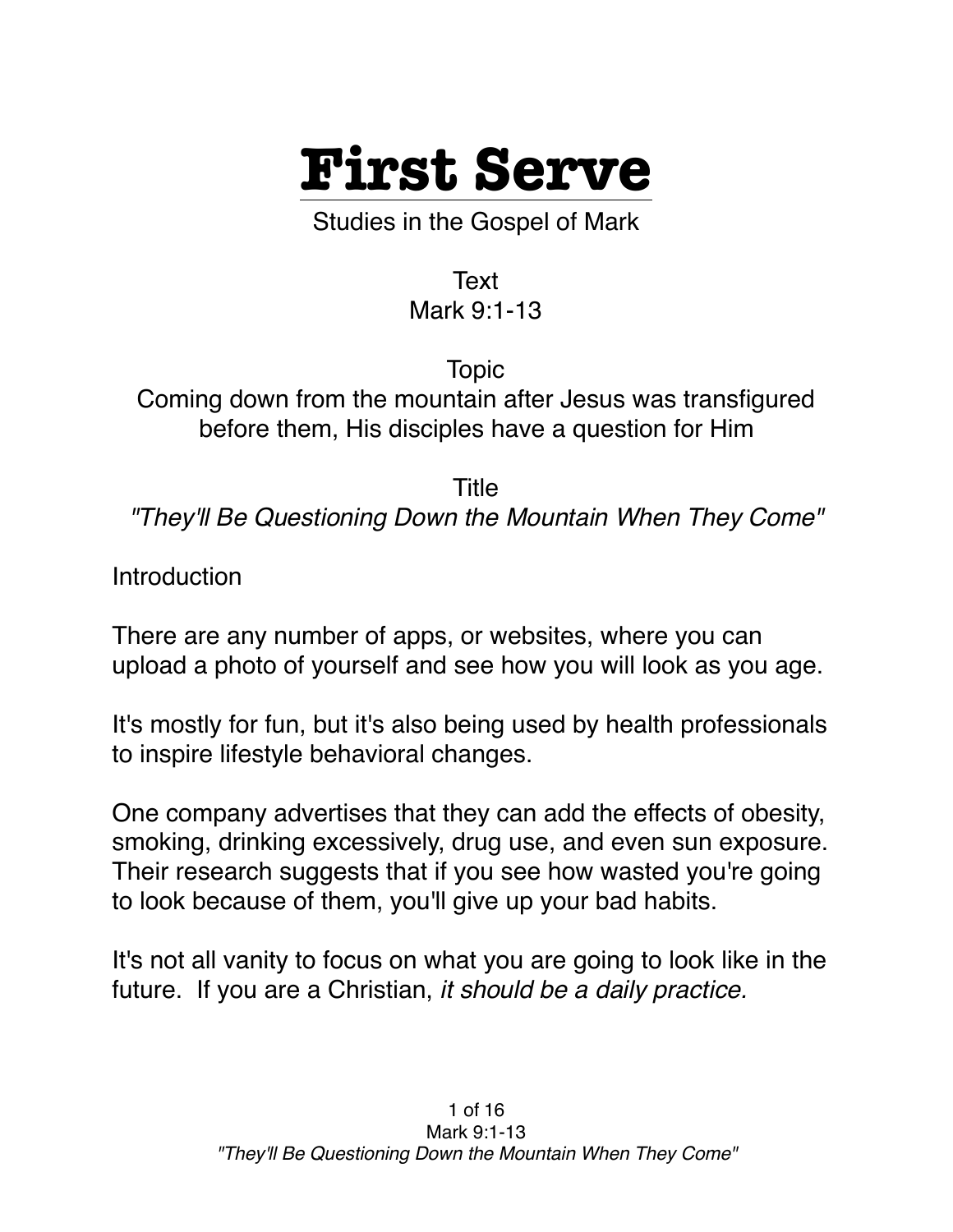We're told, by the apostle John in his first letter, "Beloved, now we are children of God; and it has not yet been revealed what we shall be, but we know that when He is revealed, we shall be like Him, for we shall see Him as He is" (3:2).

John encourages us to think about what we will eventually look like. We will look like Jesus.

Seeing ourselves as we will be in the future encourages us to a more spiritually healthy lifestyle in the present. John puts it this way: "everyone who has this hope in Him purifies himself, just as He is pure" (3:3).

The answer to aging isn't Botox, but being born-again, and being raised, or raptured, with a glorious new body that is outfitted for life in eternity with Jesus.

In our text, three of Jesus' disciples accompany Him up a mountain, and they witness Him being transfigured before them. They see Jesus as He will look in the future, and for eternity.

It gave them a glimpse at their own futures.

## **We, too, can see our future in the transfiguration of Jesus.**

I'll organize my thoughts around two points: #1 Seeing Jesus Transfigured You Realize You Are Becoming More Like Him, and #2 Seeing Jesus Transfigured You Realize You Will Be Coming Back With Him.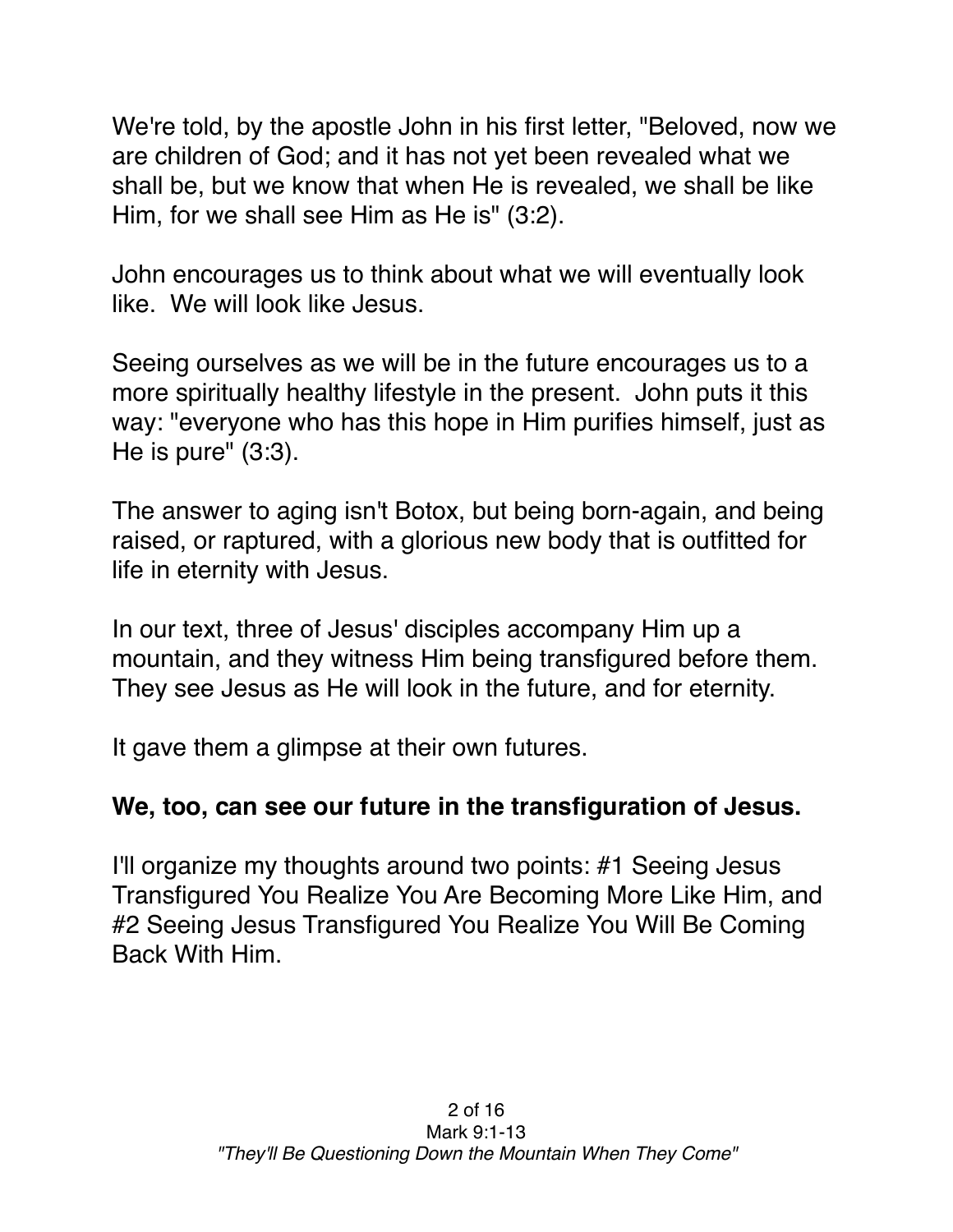#1 Seeing Jesus Transfigured You Realize You Are Becoming More Like Him (v1-8)

The apostle Paul tells us we "will appear with Him in glory" (Colossians 3:3), and that awaiting us is "an eternal weight of glory" (Second Corinthians 4:16).

Jesus prayed to the Father about us, saying, "the glory that you have given me I have given to them" (John 17:22).

Theologians call this the Doctrine of Glorification. **Glorification is the future and final work of God upon Christians where He transforms our mortal physical bodies to the eternal physical bodies in which we will dwell forever.**

We are guaranteed glorified bodies because Jesus rose from the dead in His glorified body. He is called the "first fruits" of the resurrection. First Corinthians 15:20 states it: "But now Christ has been raised from the dead, the **first fruits** of those who are asleep."

He is the first fruits, and we will follow. His resurrection is the promise and guarantee of our future resurrection, in glorified bodies.

It's one thing to say it, and quite another to see it. Some of Jesus' guys saw it, and we're going to see what they saw.

Mar 9:1 And He said to them, "Assuredly, I say to you that there are some standing here who will not taste death till they see the kingdom of God present with power."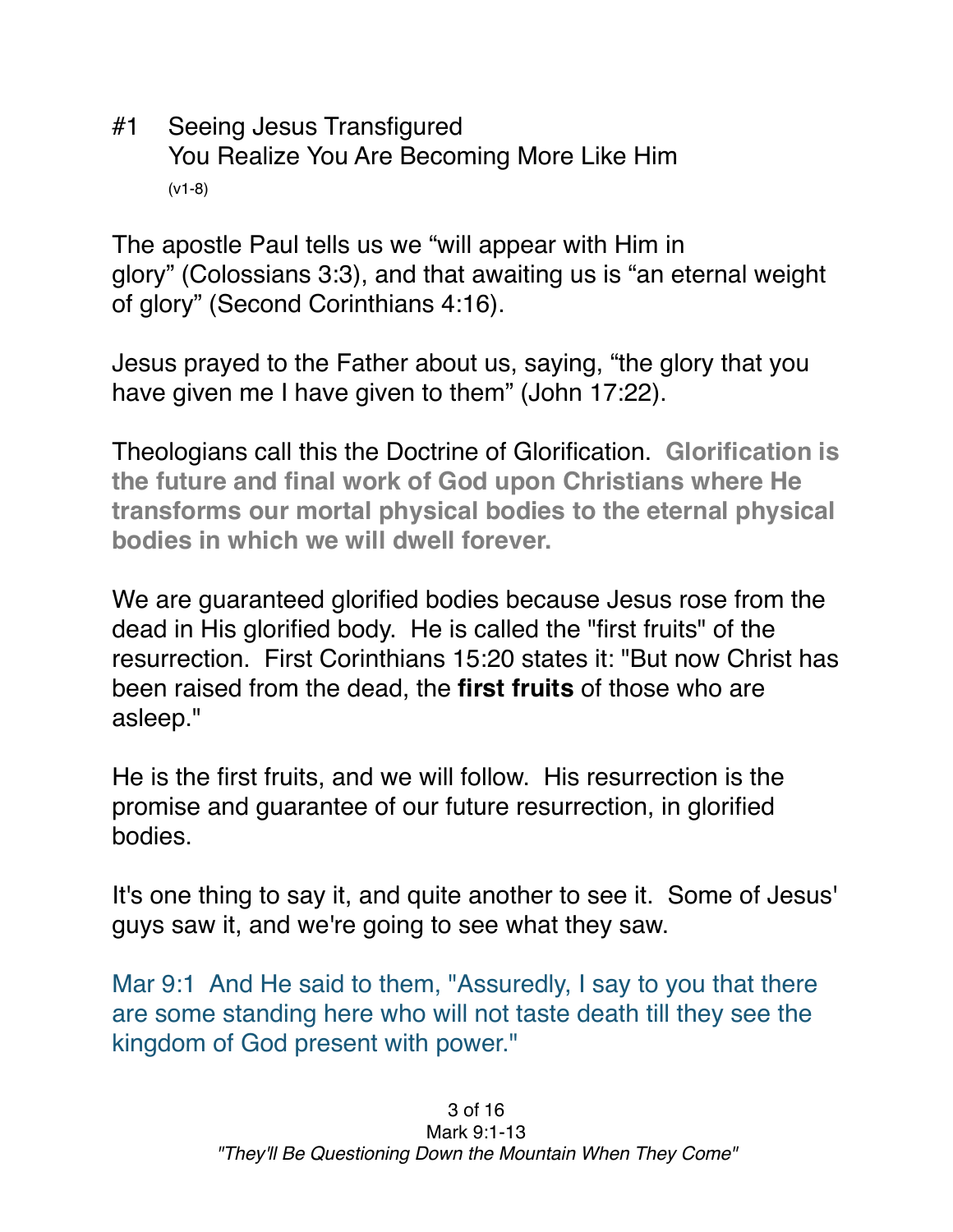Chapter eight of Mark's Gospel marked a turning point in the Lord's ministry. Knowing that the national leaders of Israel would reject Him and His offer of the Kingdom of Heaven on earth, Jesus began predicting that He would suffer at their hands, be crucified, but rise from the dead.

The earthly kingdom promised the Jews in their Scriptures would be delayed. It would come, but not in the lifetimes of Jesus' first followers.

His words in verse one are a promise that a few of His first followers would get a sneak-peak, a preview, of the coming Kingdom.

We can liken it to movie trailers. To me, the trailers are often the best part of going to the theater. If there aren't at least four, I'm disappointed. I've mentioned this before, that some people buy a ticket to a movie they don't necessarily want to watch simply because a particular trailer is going to precede it.

(The most recent example would be the latest *Star Wars* film. Fans went to the theater in huge numbers to see the trailers).

Jesus may as well have said, "Coming to a mountain near you: A scene from the future, coming Kingdom."

Mar 9:2 Now after six days Jesus took Peter, James, and John, and led them up on a high mountain apart by themselves; and He was transfigured before them.

There seem to have been groupings of threes within the twelve disciples of Jesus. Peter, James, and John seem to have been privileged to be with Jesus on special occasions.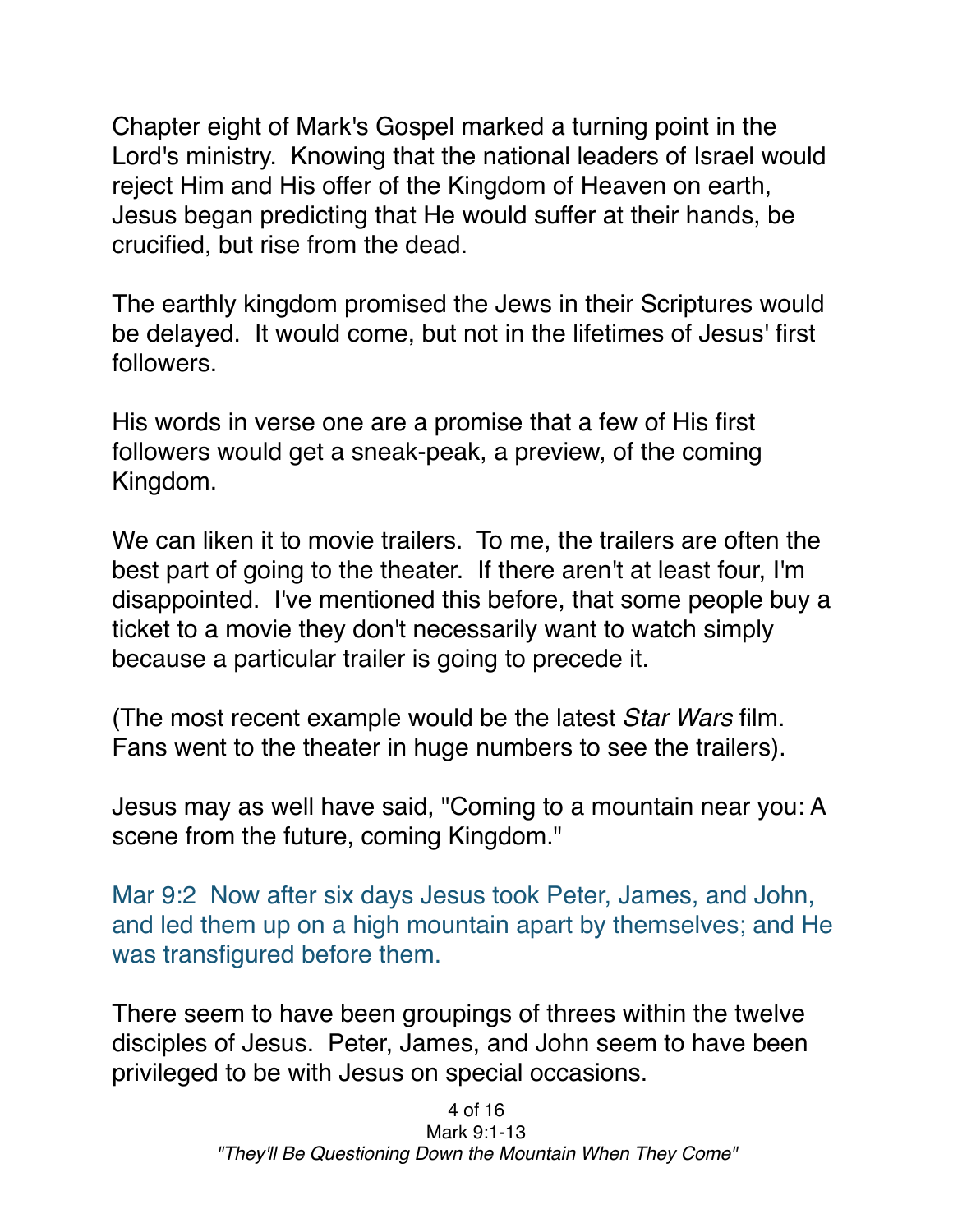They were the three who witnessed the Lord raise a little girl from the dead. Now here they were, with Him as He was transfigured.

Jesus did not play favorites; and it's clear these three were not necessarily the most devout, or spiritual. At least one commentator suggested that these three were the most likely to cause trouble, so Jesus had to keep close watch on them.

So what do we make of this grouping? Only that we ought to focus on our own submission to, and service to, the Lord, and not concern ourselves with how He is using others.

The "high mountain" is believed to be Mount Hermon. It's over nine-thousand feet above sea level, and eleven-thousand feet above the valley floor, which is below sea level.

As an aside, it seems Jesus was quite the avid climber. Several times, at key spiritual moments, He is up a mountain. The devil, you might recall, took Jesus to a high mountain during the wilderness temptations. We talk of the Sermon on the Mount; and the Olivet Discourse is so-called because it was delivered on the Mount of Olives.

The word "transfigured" is where we get our word *metamorphosis*. I can't help but think bullfrogs and butterflies.

Let me say something as clearly as I know how before we discuss the transfiguration. Jesus was fully God, from eternity. When He came to earth, He added to His deity His humanity, and was fully God *and* fully human.

When He rose from the dead, He did so in a glorified human body. He will remain the God-man, in that body, for eternity.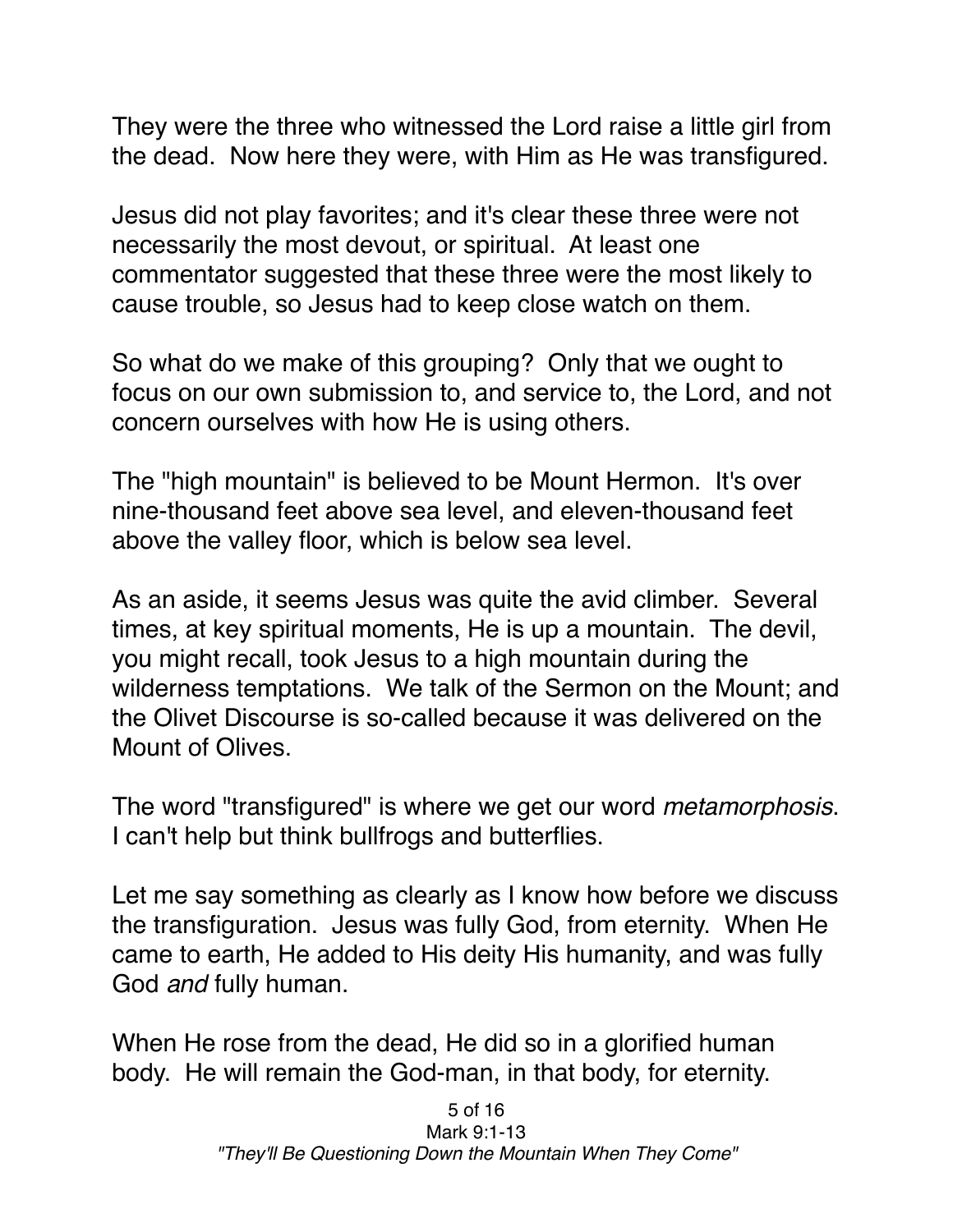What, then, did the disciples see when Jesus was transfigured? They saw Jesus as He will appear in the future, after His resurrection, for eternity. They saw Him as the first fruits of those who would be raised from the dead.

They saw what John would later see on the Island of Patmos - the risen Jesus Christ, described in great detail in chapter one of the Revelation.

Remember, too, that what they saw was the fulfillment of Jesus' promise that "some standing here... will not taste death till they see the kingdom of God present with power." Jesus said they'd see something of the Kingdom revealed; a preview of what was coming.

They saw Jesus as He will appear when He returns to earth in power and glory to establish and rule the Kingdom, as the forever glorified God-man.

Mar 9:3 His clothes became shining, exceedingly white, like snow, such as no launderer on earth can whiten them.

The idea here is that, though clothed and in a real human body, the glory came from within.

In the Marvel film, *AntMan,* the hero has a suit that allows him to shrink in size, possess superhuman strength, and control an army of ants.

Jesus wasn't an ordinary human with a super-human costume. No, He was, and is, God in human flesh, and, in the future, we'll see Him just as He is.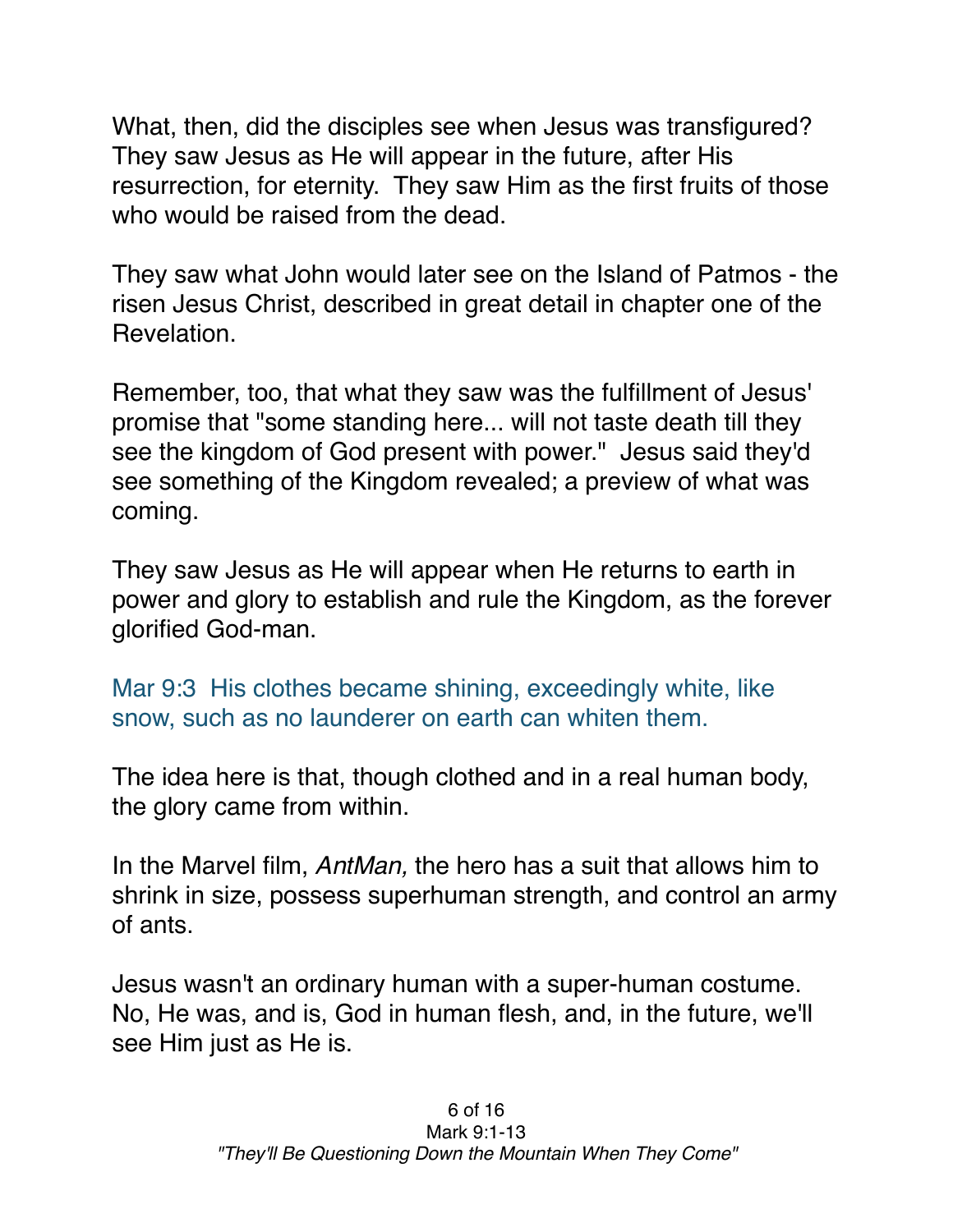Mar 9:4 And Elijah appeared to them with Moses, and they were talking with Jesus.

This just gets better-and-better. This is like being at a concert with surprise special guests that blow your socks off.

The disciples had never seen Elijah, or Moses; no pictures existed. They knew, however, who these guys were. It's one of the reasons we can say, with confidence, that you will know your loved ones in Heaven, along with everyone else - even if you've never met them.

We could spend weeks talking about Elijah and Moses. I'm going to give you a couple of details that make sense in the context of the episode at hand.

First, we know, from the Revelation of Jesus Christ, that two very powerful witnesses will be on the earth during the first three-andone-half years of the Tribulation. We think they are Elijah and Moses, partly because of the powers that they exhibit during that time. The two witnesses are said to "have power [for three-andone-half years] to shut heaven, so that no rain falls in the days of their prophecy; and they have power over waters to turn them to blood, and to strike the earth with all plagues, as often as they desire" (11:6).

- Who, in the Old Testament, stopped the rain for three-and-onehalf years? That would be Elijah.
- Who, in the Old Testament, turned water into blood, and struck the earth with plagues? That would be Moses.

It makes sense that Elijah and Moses would appear with Jesus, in light of what we know about the future.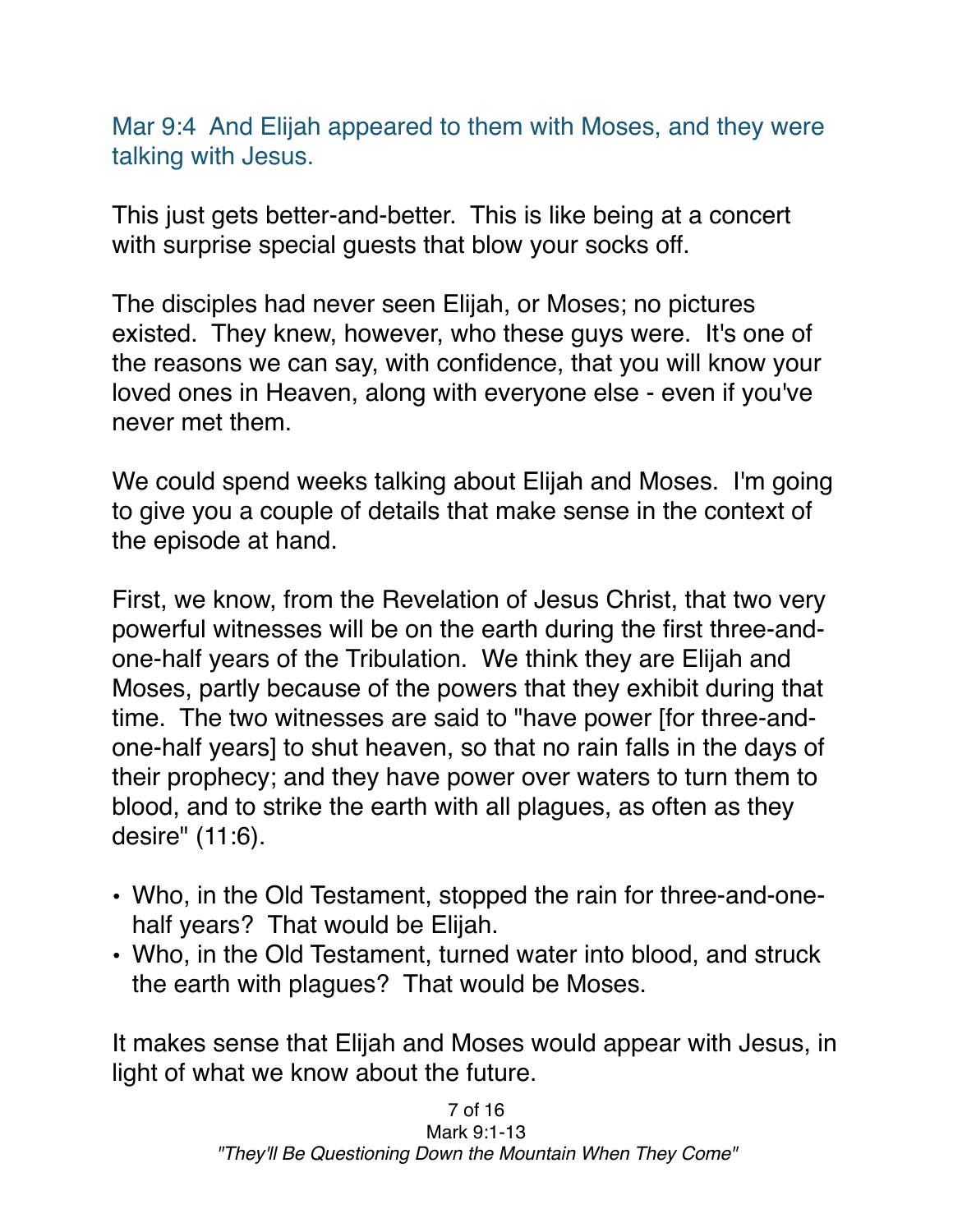Elijah is famous for being taken to Heaven in a chariot of fire, without dying. Moses, on the other hand, died, but then something curious occurred. Satan wanted his dead body, but God dispatched the archangel, Michael, to dispute with the devil, and to preserve Moses' body.

Putting that together, you've got a person whose body was preserved, but is now raised to be with Jesus in this Kingdom preview; and you've got another person who was raptured to be with Jesus in this Kingdom preview.

## **That's what is going to happen to us, to the church:**

- Some among us will die, but like Moses, our bodies will be preserved, in the sense that God will raise us from the dead.
- Some will not die, but will be alive when Jesus returns to resurrect the church. We will be raptured - like Elijah.

This resurrection and rapture precede the Tribulation. At the Tribulation's end, we will return with Jesus - He in His glorified body, we in ours - just like the disciples saw, represented by Jesus, Elijah, and Moses.

Mar 9:5 Then Peter answered and said to Jesus, "Rabbi, it is good for us to be here; and let us make three tabernacles: one for You, one for Moses, and one for Elijah" - Mar 9:6 because he did not know what to say, for they were greatly afraid.

What should you say when you don't know what to say? Nothing!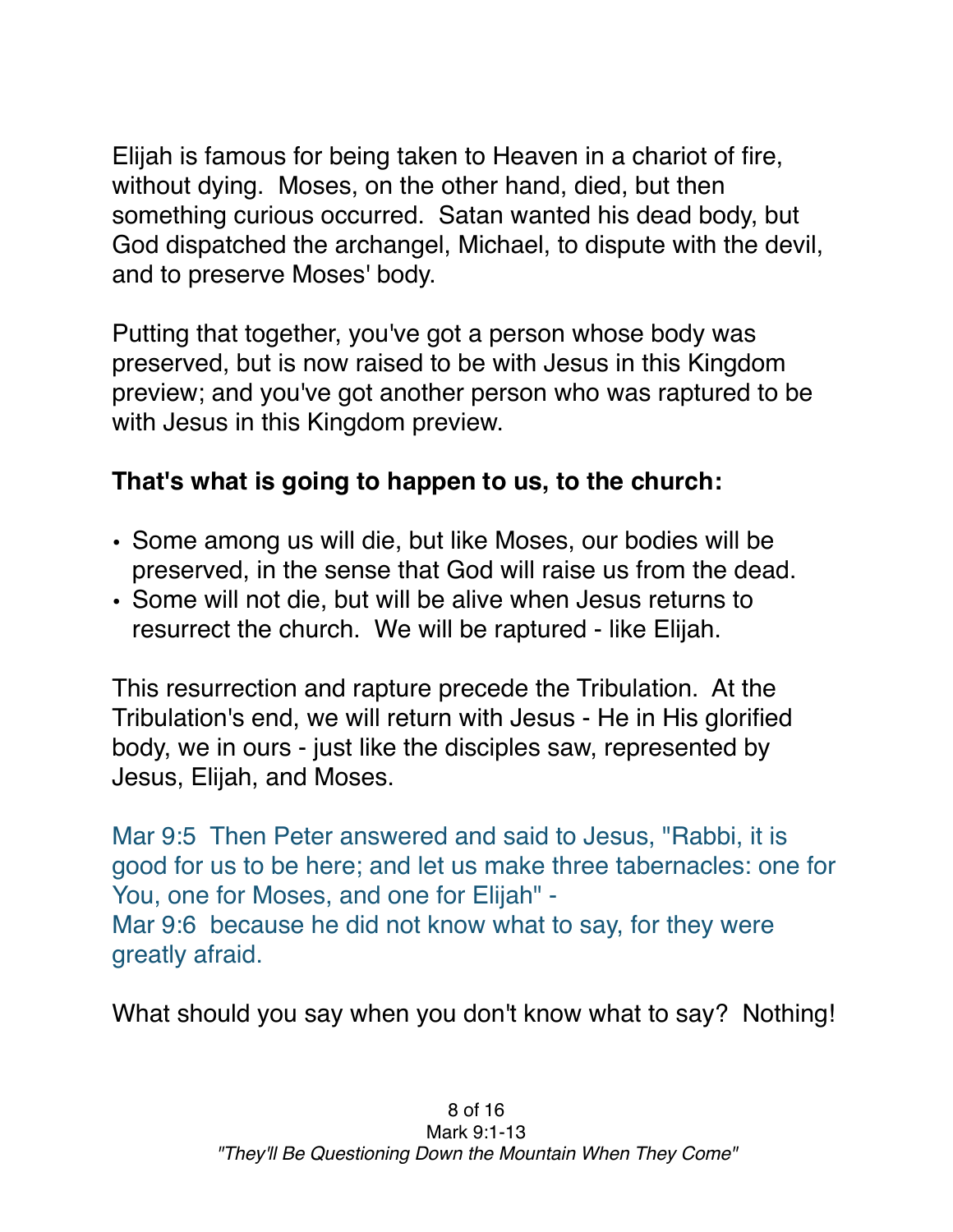Why "three tabernacles?" It was around the time of the Feast of Tabernacles - the time of year when Jews made structures to spend time outdoors commemorating the temporary structures the children of Israel had during their time in the wilderness.

There was a common belief that the Messiah would return to establish the Kingdom during the Feast of Tabernacles. So it's not so far-fetched to suggest the building of three tabernacles.

Peter must have thought this was it - the time Jesus revealed Himself, and set things up, with the help of these two heroes of old. He wasn't thinking preview, or coming attraction. On with the show, this is it!

Mar 9:7 And a cloud came and overshadowed them; and a voice came out of the cloud, saying, "This is My beloved Son. Hear Him!"

O, man! Now God the Father was in the house!! Talk about special guest stars, or cameo appearances - this tops them all.

You could call it the Father of all cameos.

Surely the Kingdom had come.

Mar 9:8 Suddenly, when they had looked around, they saw no one anymore, but only Jesus with themselves.

Instead of *Back to the Future*, they were back in the present. The Kingdom was on hold - like a movie whose release date was far in the future.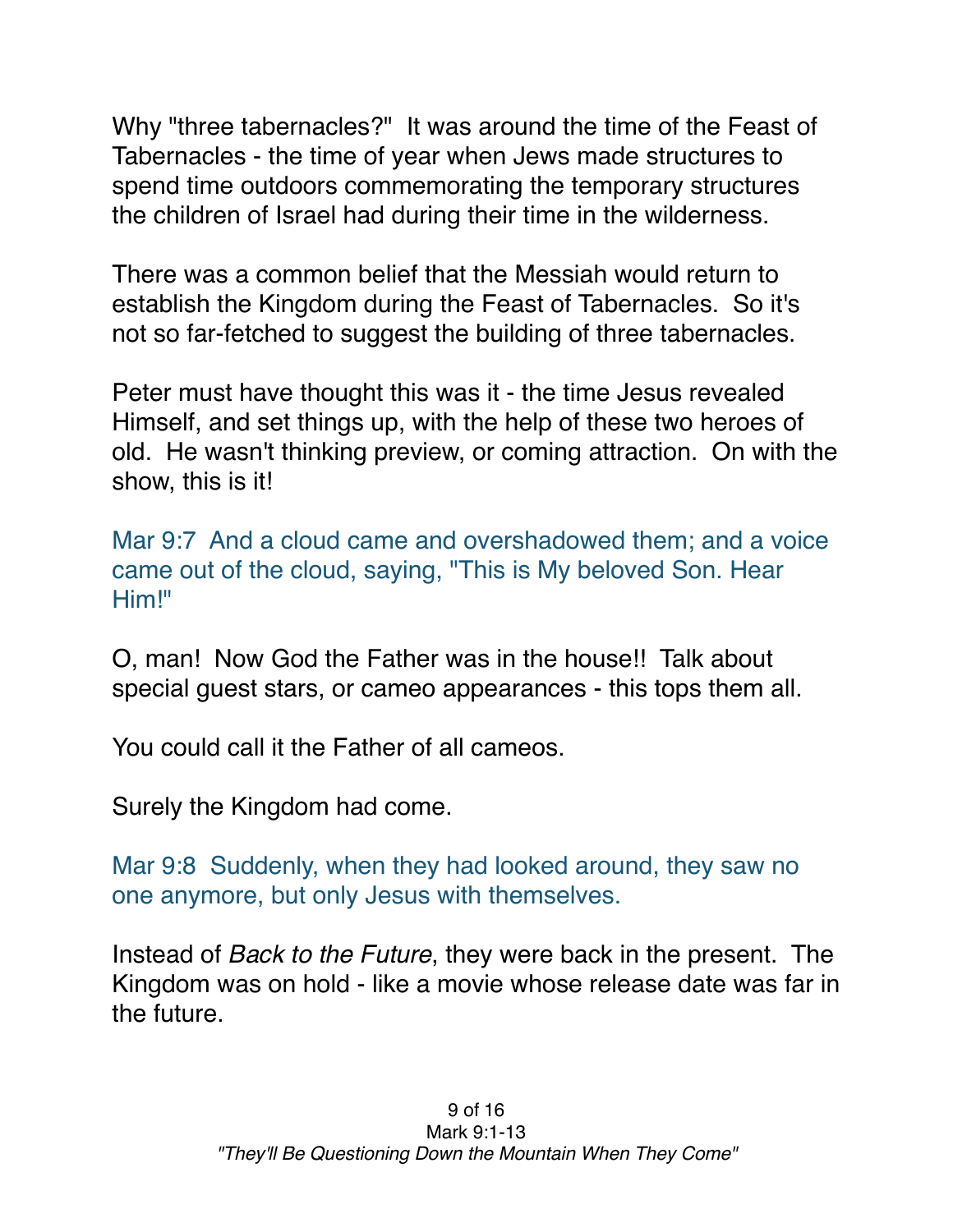The day was April 7, 2000 and New Line Cinema released a 100 second trailer teasing *The Lord of the Rings.* The first film would not be released until December 19 of 2001 - more than a year later.

The disciples must wait for the Kingdom; they are still waiting.

But they had seen the future glory of the Lord and, as John would point out - we quoted it already - "when He is revealed, we shall be like Him, for we shall see Him as He is." It changed them.

You can't see Jesus as He is, in His glory, and not be changed.

Speaking of being changed... this word for transfiguration, used of Jesus, is only used two other times in the New Testament, and when it is, *it is used of us.*

Rom 12:1 I beseech you therefore, brethren, by the mercies of God, that you present your bodies a living sacrifice, holy, acceptable to God, which is your reasonable service. Rom 12:2 And do not be conformed to this world, but be **transformed** by the renewing of your mind, that you may prove what is that good and acceptable and perfect will of God.

2Co 3:18 But we all, with unveiled face, beholding as in a mirror the glory of the Lord, are being **transformed** into the same image from glory to glory, just as by the Spirit of the Lord.

The "mirror" in which we behold Jesus is the Bible. As we behold Him as He is revealed on its pages, we are being changed, moment-by-moment and day-by-day, into His image. He Who began this work in us will continue it until we are resurrected or raptured, and we are where He is, and like He is.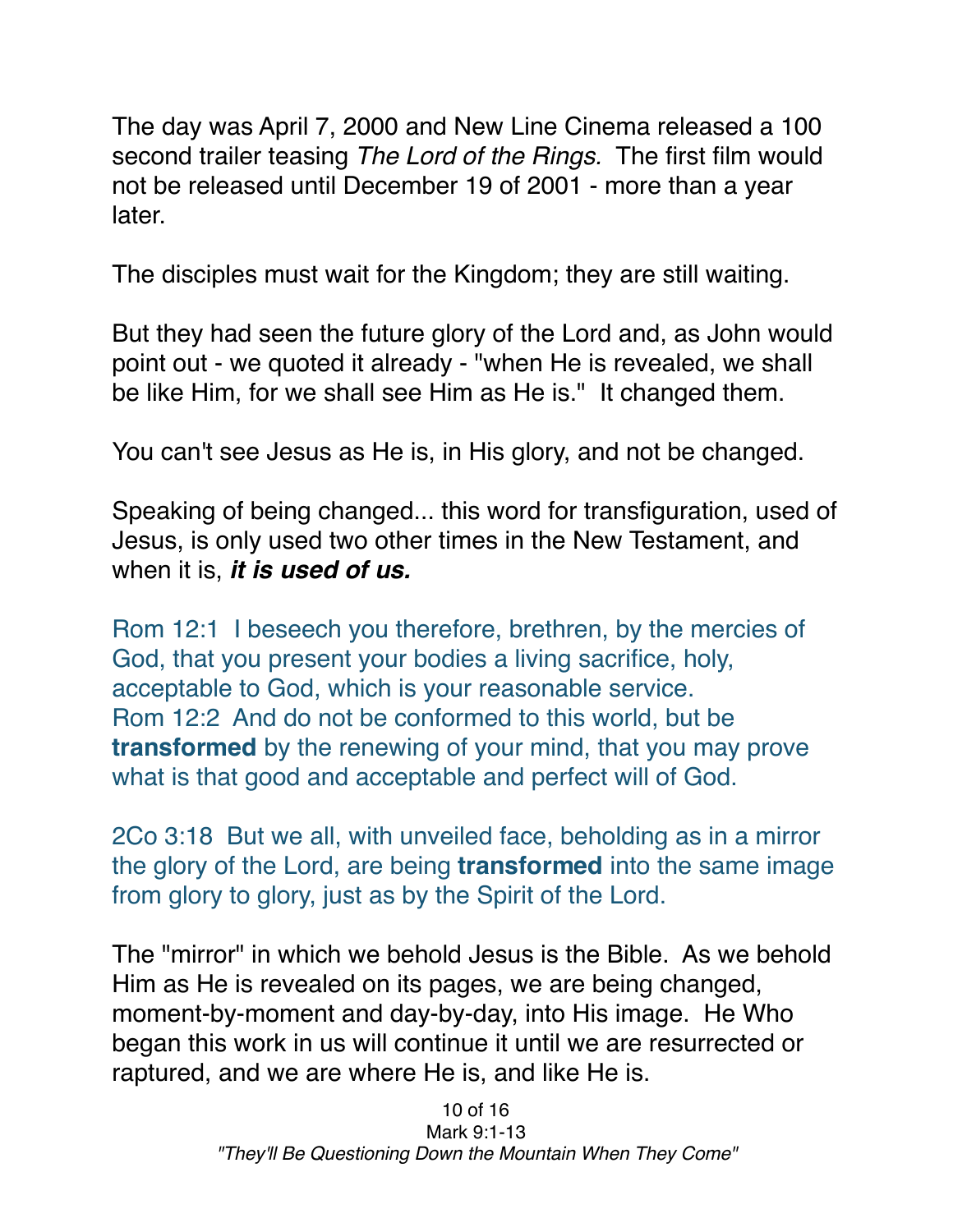Your outward man is perishing. All the healthy habits in the world won't keep you from gray hair and wrinkles.

But your inward man - he is being renewed every day as you spend time with the Lord.

Instead of seeing your face in the future using some app, concentrate of seeing Jesus, in the Word. Put your spiritual health and habits first.

#2 Seeing Jesus Transfigured You Realize You Will Be Coming Back With Him (v9-13)

I'm sure that the boys couldn't wait to get down the mountain, to tell the nine what they had just experienced. Alas, it was not to be - not yet, anyway.

Mar 9:9 Now as they came down from the mountain, He commanded them that they should tell no one the things they had seen, till the Son of Man had risen from the dead.

Another gag order!? Come on; really?

These guys - and the nine left behind - would not fully comprehend the significance of the transfiguration until after Jesus rose from the dead.

(Judas, of course, would by then have committed suicide, and the eleven would choose Mathias to bring their number back to twelve).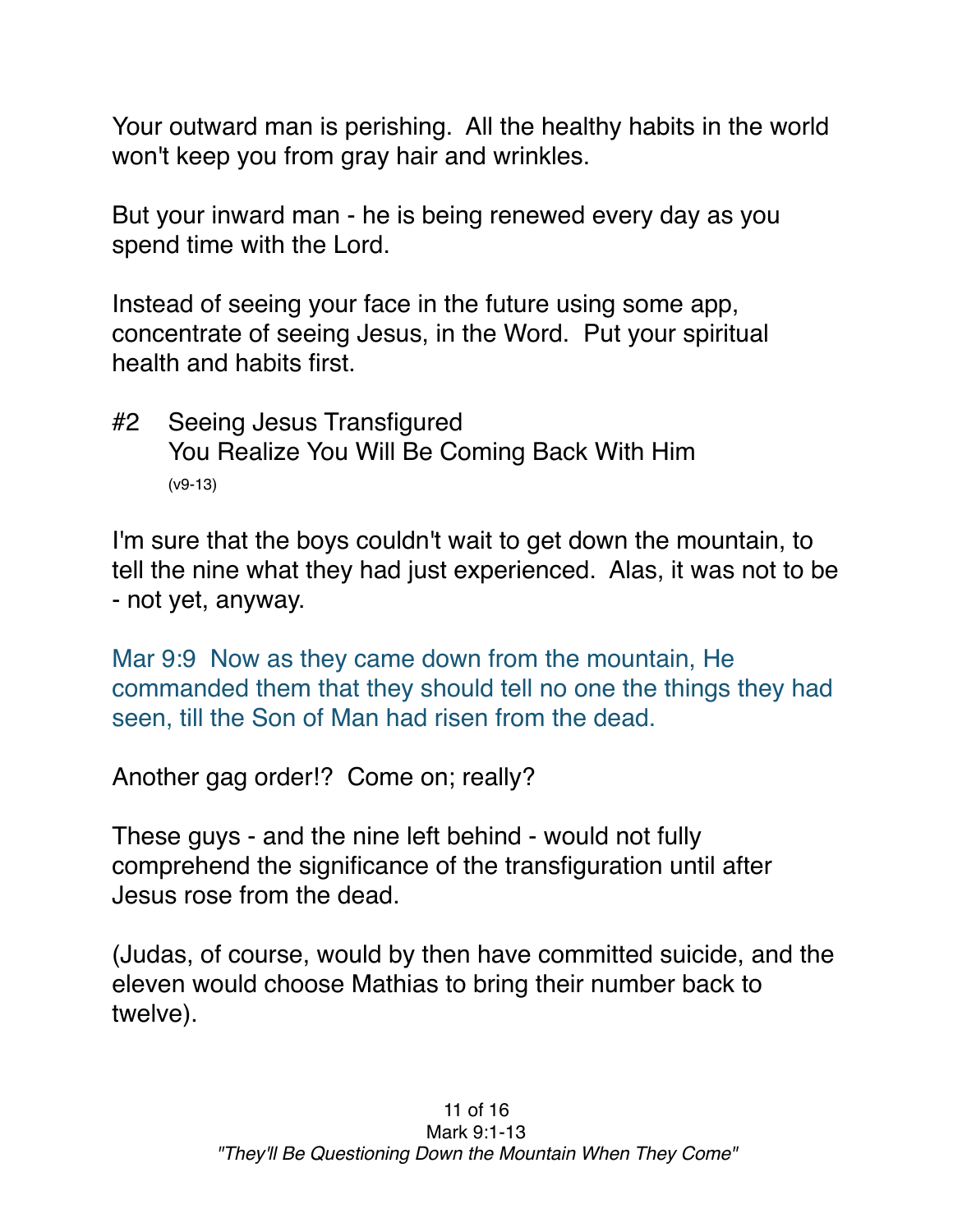Any talk of the transfiguration would only further confuse them about Jesus first going to the Cross, and about the Kingdom being delayed.

The Kingdom of Heaven on earth was heavily ingrained in them. Not just a spiritual kingdom that describes the overall rule of God. No, they were looking for a brick-and-mortar kingdom, ruled from Jerusalem, from the throne of King David.

Mar 9:10 So they kept this word to themselves, questioning what the rising from the dead meant.

They obeyed. Good for them. This would have been a tough secret to keep.

Jews believed in an afterlife, and in a resurrection from the dead. Most Jews, anyway, including the Pharisees.

At the death of Lazarus, when Jesus came to his tomb, He said to Martha, "Your brother will rise again."

Martha said to Him, "I know that he will rise again in the resurrection at the last day."

She was describing her hope - the Jewish hope - in a general resurrection of all the elect at the end of time.

*We know a whole lot more about resurrection than the Jews did.*

We know that there will not be one general resurrection, but there will be two resurrections - one for believers; and one for all nonbelievers throughout human history.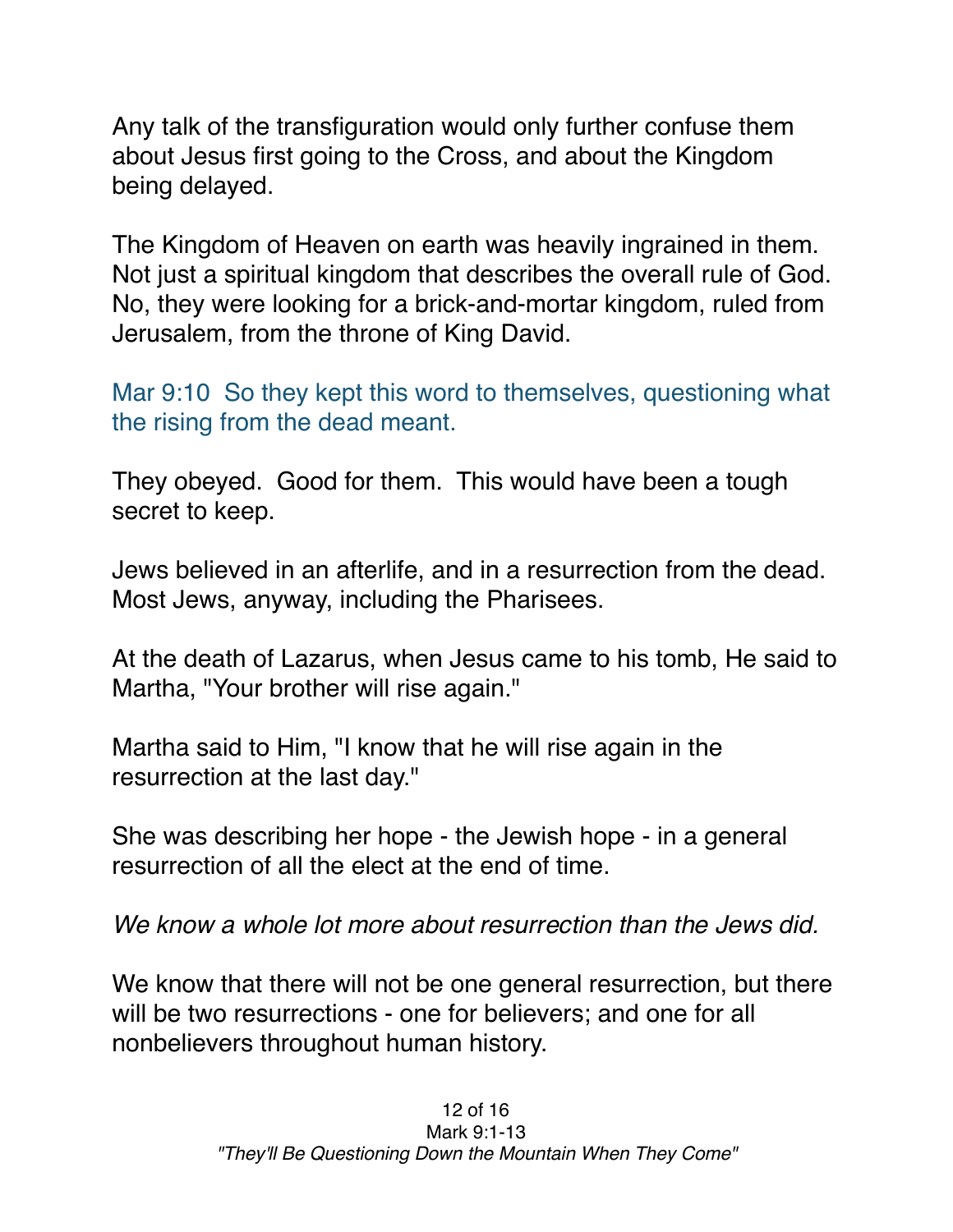We know that the resurrection of nonbelievers is a single event in time. It will occur at the end of the Kingdom of Heaven on earth, when the dead from all human history are raised to stand before the judgment of the Great White Throne of God, to be found dead in their trespasses and sins, having rejected the Gospel. They will be cast into eternal conscious torment in the Lake of Fire.

We know that the resurrection of believers has already started, and continues over a period of time. It is *not* a single event, and this sometimes confuses us.

The resurrection of believers started when Jesus rose from the dead, as first fruits. According to the Gospel of Matthew, a few saints were raised with Him.

The resurrection of believers will continue with the raising of church age believers, then the rapture of living believers.

Eventually the Old Testament saints will be raised, and Tribulation martyrs, and those who live through the Kingdom of Heaven on the earth - until all believers are safe in their glorified bodies, in Heaven.

But, again we note - the resurrection of believers takes place over time, in several stages.

Let's cut Peter, James, and John a lot of slack. They had an extremely limited understanding of the resurrection.

They did have one burning question:

Mar 9:11 And they asked Him, saying, "Why do the scribes say that Elijah must come first?"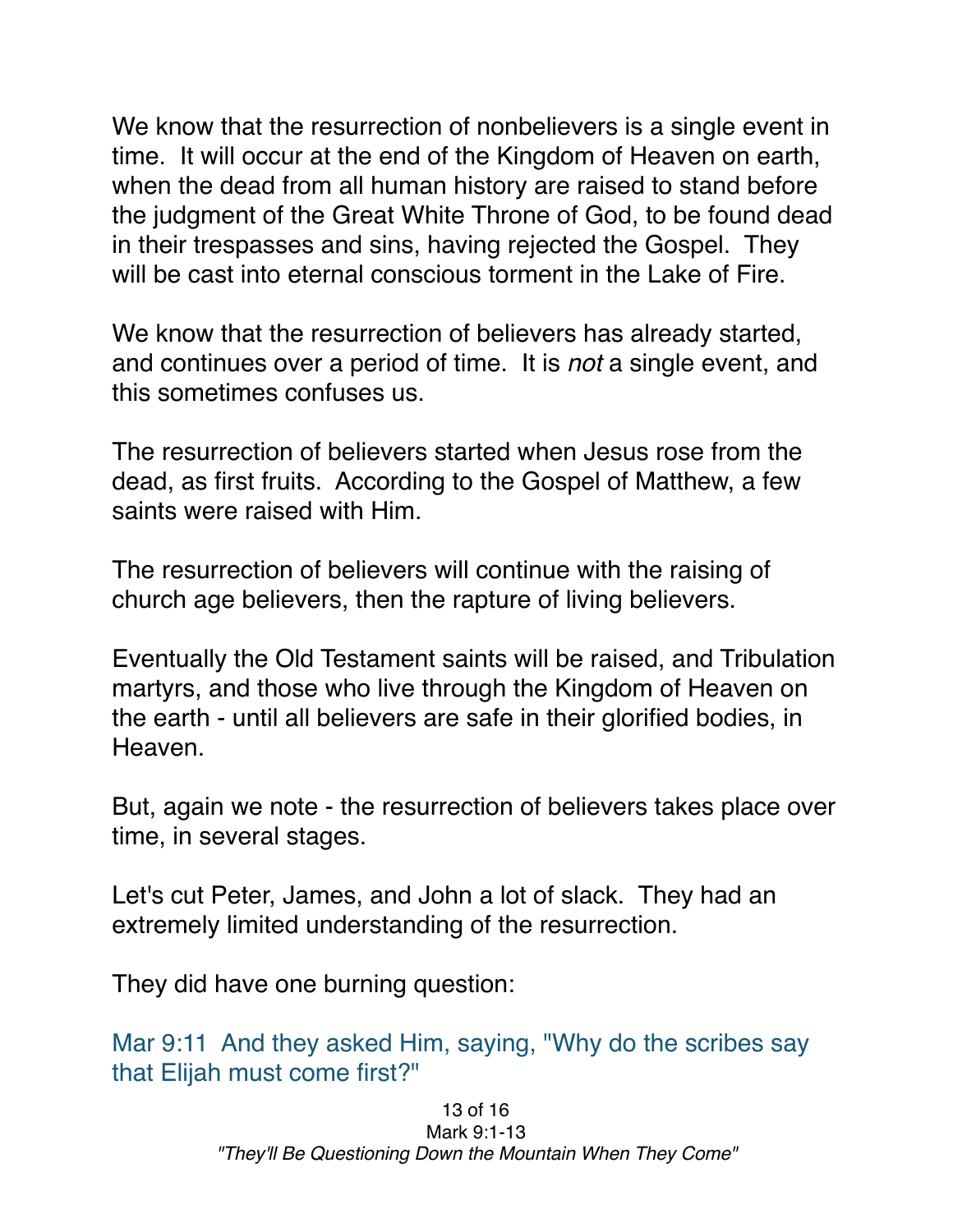The Scribes said this, accurately, by the way, because of the last two verses of the Old Testament:

Mal 4:5 Behold, I will send you Elijah the prophet Before the coming of the great and dreadful day of the LORD. Mal 4:6 And he will turn The hearts of the fathers to the children, And the hearts of the children to their fathers, Lest I come and strike the earth with a curse.

Think, first, about what their question implied. They were confused as to why Elijah had not already come, *which implies that they absolutely believed Jesus was their Messiah.*

Since Messiah was here, where was Elijah? His brief appearance on Mount Hermon didn't seem enough to fulfill the prophecy.

Mar 9:12 Then He answered and told them, "Indeed, Elijah is coming first and restores all things. And how is it written concerning the Son of Man, that He must suffer many things and be treated with contempt?

Let's take this one phrase at a time. "Elijah is coming first and restores all things." Jesus read, and understood, Bible prophecy literally. Elijah - the same Elijah we read about in the Bible, and who was recently on the Mount of Transfiguration - is going to return to the earth, as a forerunner of the Messiah.

We know exactly what this means, because we read about the two witnesses in the Revelation. One of them must be Elijah, who precedes the return of Jesus in His Second Coming.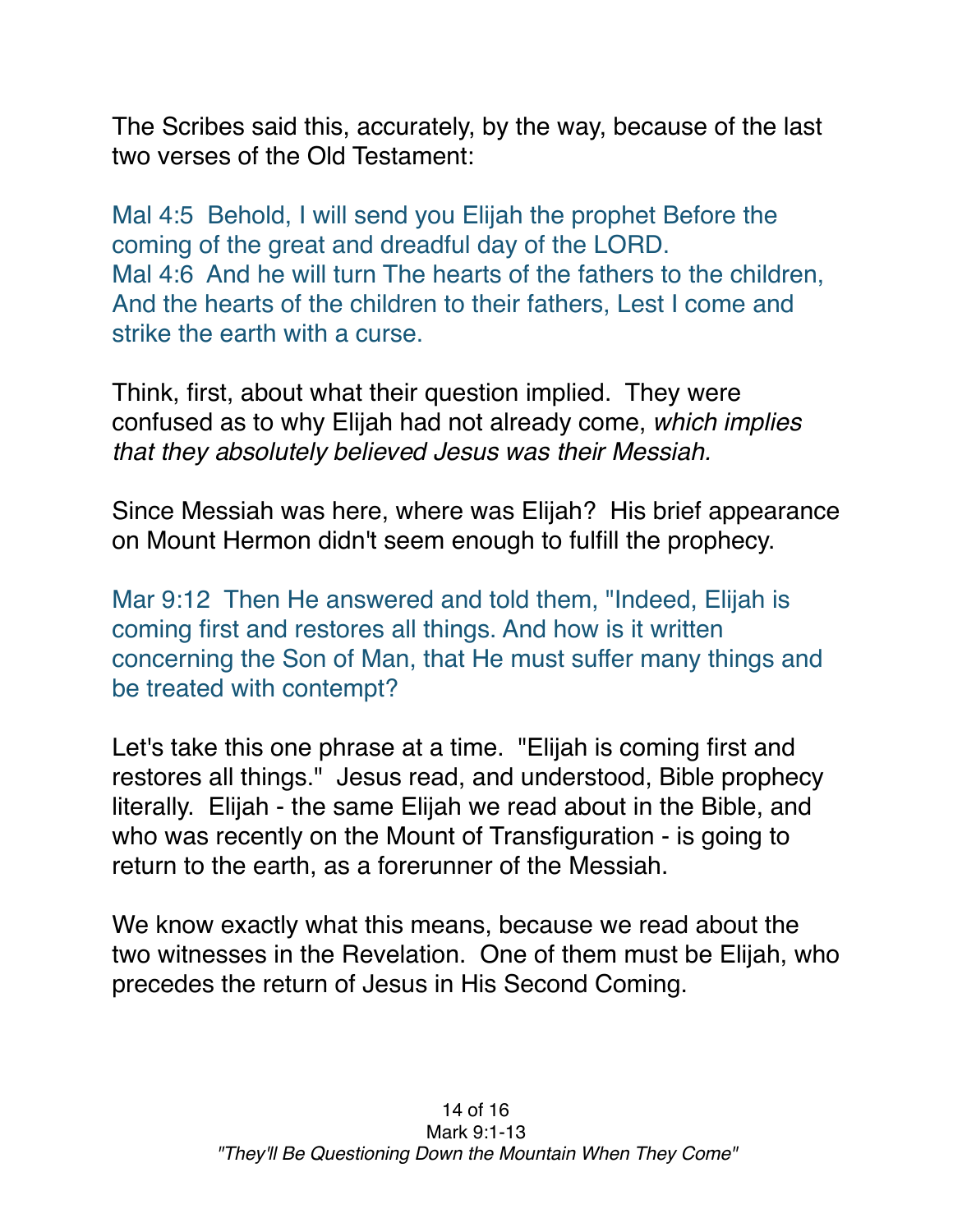The reason the disciples were confused was because they did not expect the death and resurrection of Jesus, nor His ascension into Heaven, nor the church age - all preceding a Second Coming.

Next Jesus says, "How is it written concerning the Son of Man," and that is a question. In other words, He was asking them, "Have you read anything about the Messiah suffering?"

He was pointing out that there were prophecies they were overlooking.

They had the kingdom prophecies memorized. But there were a whole category of prophecies they were ignoring. The idea of a suffering Servant was not on their radar. That which makes perfect sense to us, because we have the whole counsel of God, made no sense to them.

Mar 9:13 But I say to you that Elijah has also come, and they did to him whatever they wished, as it is written of him."

The other Gospels spell out plainly that Jesus was referring to John the Baptist. John had come in the spirit and the power of Elijah. He was the forerunner of the Messiah - Jesus. His ministry of preaching repentance had as its goal to turn the hearts of the fathers to the children, and the hearts of the children to their fathers.

John even dressed like Elijah, wearing a camel's skin mantle. If the national leaders of Israel had received Jesus, they would have received John, and he would have been the fulfillment of the prophecy in Malachi.